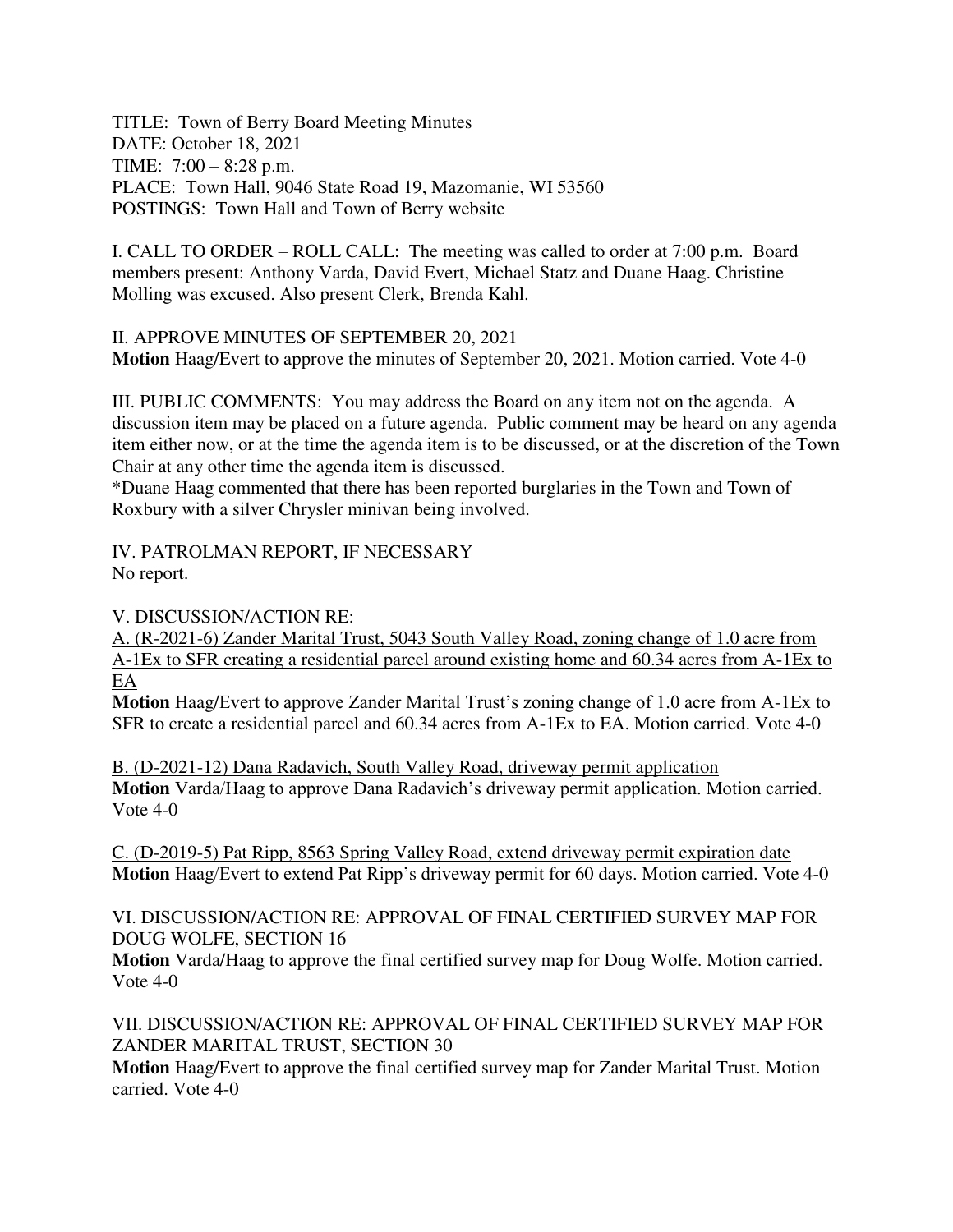VIII. DISCUSSION/ACTION RE: WHIPPOORWILL ROAD CUL-DE-SAC COST SHARE AND INVOICE

**Motion** Varda/Statz to approve payment of the invoice from the Town of Springfield. Motion carried. Vote 3-1. Infavor: Statz, Varda and Evert. Opposed: Haag

## IX. DISCUSSION/ACTION RE: BROADBAND

**Motion** Varda/Haag to set over to the November Town Board meeting for continuing discussion. Motion carried. Vote 4-0

# X. DISCUSSION/ACTION RE: CYCLE ROAD EVENT PERMIT FOR THE MADISON MOTORCYCLE CLUB ON OCTOBER 23, 2021

**Motion** Varda/Haag to approve a Cycle Road Event permit for the Madison Motorcycle Club provided they collect and remove all signage after the event. Motion carried. Vote 4-0

XI. DISCUSSION/ACTION RE: PART-TIME SNOW PLOW DRIVER APPLICATIONS **Motion** Varda/Evert to defer to the closed session. Motion carried. Vote 4-0

## XII. BUDGETARY MATTERS

A. Discussion/action re: Payment of bills

**Motion** Varda/Haag to approve the payment of bills. Motion carried. Vote 4-0. Check numbers 18103-18136.

#### XIII. COMMITTEE REPORTS/CORRESPONDENCE/COMMUNICATIONS

\*Cross Plains Fire District: The rapid response vehicle purchase was included in the 2022 budget \*Cross Plains EMS: The district decided to hire two part-time employees instead of one full-time to save on costs and benefits

\*WTA Convention: Duane Haag attended and reported that transportation aids will increase by 4% over the next couple of years; the LRIP is a 90/10% cost share grant and last year the committee voted to do a 70/30% cost share grant to get more municipalities involved; the fire and ems length of service award is no longer being pro-rated; Senate Bill 506 involving ATV speed limits, according to the State you cannot lower a road speed limit by more than 10 mph; one member of Board of Review must have training within the last year; for ARPA funds, they need to be allocated by 2024 and projects completed by 2026; to use broadband for ARPA funds you would need a minimum download and upload of 100 Mbps, residents can petition the town for grant money

## XIV. DISCUSSION OF FUTURE AGENDA ITEMS

XV. CLOSED SESSION: The Board may meet in closed session, pursuant to Wisconsin Statute 19.85(1)(c). Considering employment, promotion, compensation or performance evaluation data of any public employee over which the governmental body has jurisdiction or exercises responsibility.

**Motion** Varda/Evert to go into closed session at 7:45 p.m. pursuant to Wisconsin Statute 19.85(1)(c). Roll call vote: Haag-aye, Statz-aye, Varda-aye, Evert-aye. Motion carried. Vote 4-0